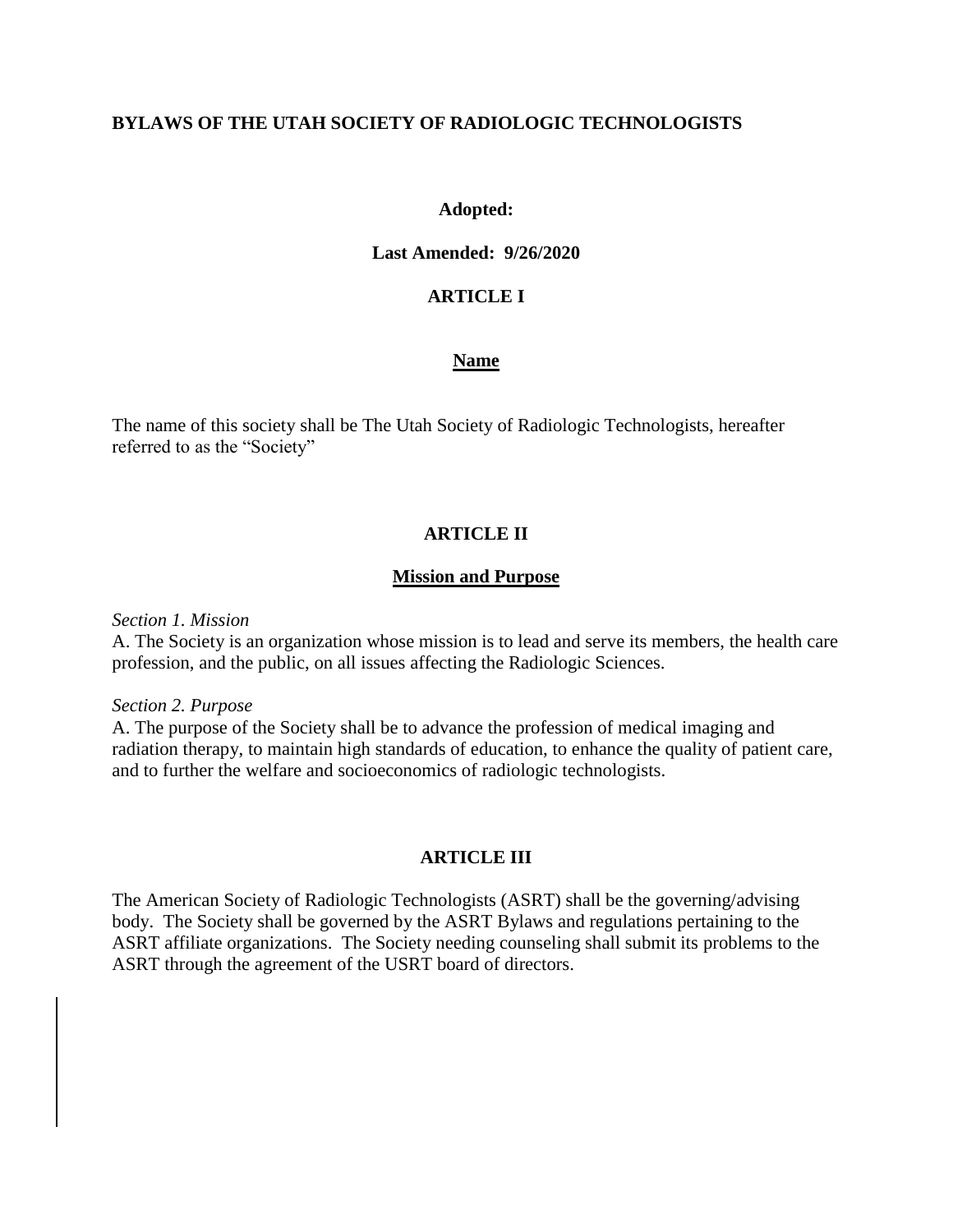# **ARTICLE IV**

# **Membership**

#### *Section 1. Policy*

A. The Society is committed to equal opportunity and nondiscrimination in all programs and activities. No one shall be denied opportunities or benefits on the basis of age, sex, color, race, creed, national origin, religious persuasion, marital status, sexual orientation, gender identity, military status, political belief or disability.

B. The name of the Society or any of its Board of Directors or its staff, in their official capacity shall not be used in connection with a corporate company for other than the regular functions of the Society.

### *Section 2.Qualifications*

The membership of this Society shall consist of active members, associate members, student members, supporting members, life members and honorary members. All candidates for membership, except life and honorary members, shall submit the prescribed application form properly completed, together with the required fees, and shall furnish any additional information which may be required

### *Section 3. Categories*

A. Active members are those who are registered or credentialed in a primary modality by certification agencies recognized by the ASRT or hold an unrestricted license under state statutes. They shall have all rights, privileges and obligations of membership including the right to vote, debate, hold office and serve as a delegate in the ASRT House of Delegates. B. Associate members shall be those persons actively practicing the art and science of radiologic

technology, but do not have the qualifications for active membership. They shall have the obligations and privileges of active members except to vote, or hold office, or serve as a delegate in the ASRT House of Delegates.

C. Student members shall be those Society members who are enrolled in an accredited radiologic science program. Student members shall have all the privileges and obligations of active members, except the right to vote.

D. Life members shall be active members who have rendered unusual service to the Society Life members shall be selected by a unanimous recommendation by the Board of Directors and by a majority vote at a regular meeting. They shall pay no dues, but shall have all the privileges and obligations of an active member.

E. Honorary membership shall be granted to individuals whom have given service to the profession. Honorary members shall be selected by a majority vote at a business meeting, upon unanimous recommendation of the Board of Directors. They shall pay no dues, but shall have all privileges and obligations of active members except the right to vote or hold office, or serve as a delegate in the ASRT House of Delegates.

F. Supporting members shall be those persons who are interested in promoting the purposes and functions of this Society, but who are not eligible for any other category of membership. They shall have all the privileges and obligations of members except the right to vote or hold office.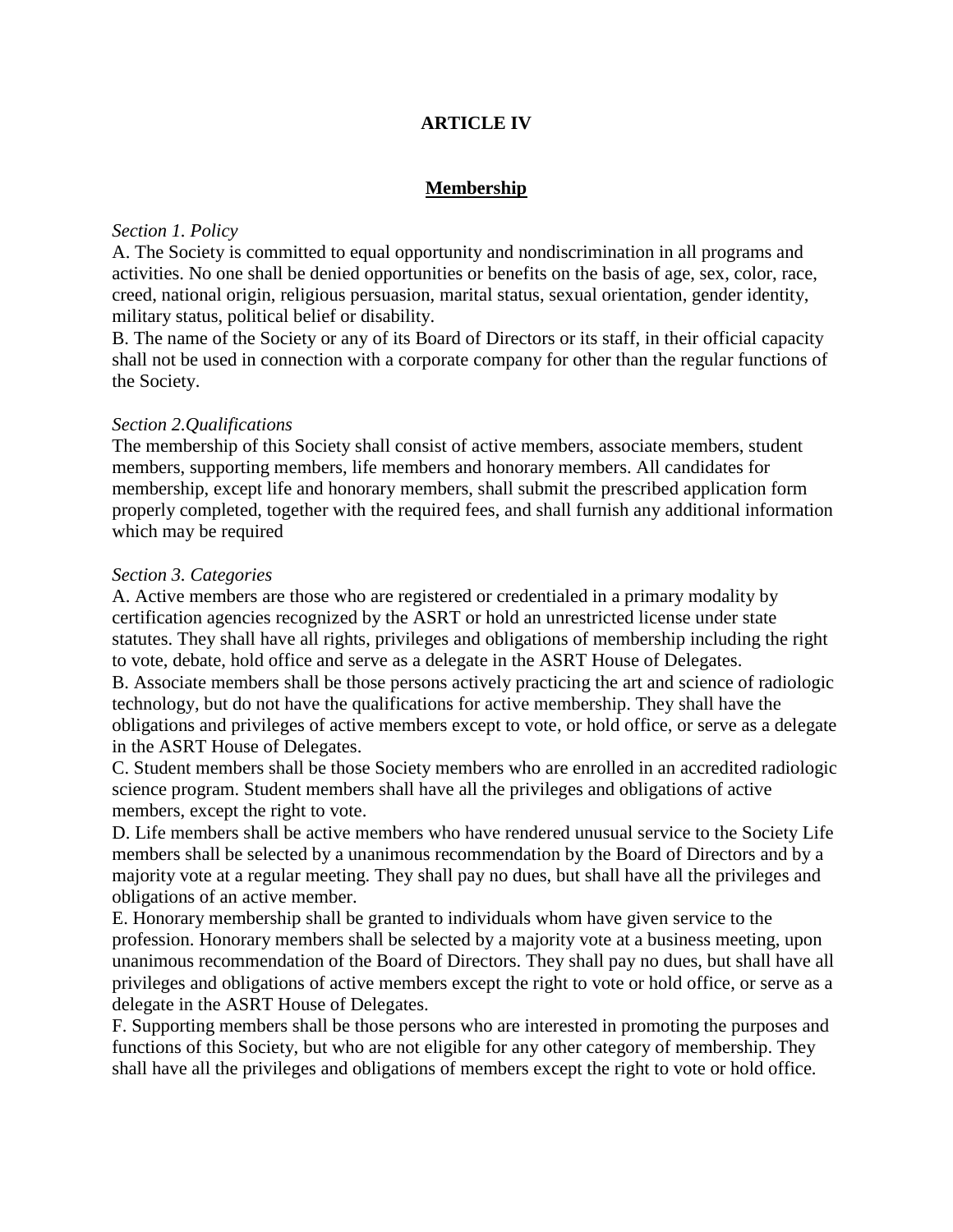### *Section 4. Dues and Fees*

A. Dues for active associate, supporting and student members, established by a majority vote of the Board of Directors, require adoption by a two-thirds (2/3) vote of the voting members present at the next annual business meeting. Notice of such shall be given to the voting members at least thirty (30) days in advance of the vote.

B. Annual dues are due and payable on the member's anniversary date. Membership shall be renewed in the same category as the year before `provided the member has not, in the interim, become eligible for a different class of membership.

C. The application fee for active, associate supporting and student members shall be uniform and of such amount as is required by the Society and determined by a unanimous vote of the Board of Directors. In the case of the student member, the fee may be waived.

### *Section 5.Affiliate Chapters*

A. Affiliate Chapters shall follow the procedure stated in the Society Regulations to become affiliated with the Utah Society of Radiologic Technologists.

B. Members of an affiliate chapter shall be Associate Members of the Society unless they have paid all dues. Upon receipt of such dues, they will be considered Active Members and hold all rights, privileges and obligations of members.

C. Affiliate Chapters shall select candidates from their respective disciplines to represent them and forward these selections to the Board of Directors.

D. Affiliate Chapters shall be obliged under the charter granted by this Society to regulate it's members and business so that the constitutional codes, principles, policies, purposes and procedures of this Society shall not be superseded nor obstructed.

E. Revocation of an Affiliate Chapter charter may occur if special conditions exist. These special conditions are:

1. Fails to abide by the terms under which the charter was granted; or

2. Adopts or persists in policies and procedures contrary to the purposes of this Society; or

3. Fails to regulate it's members and business to that the constitutional codes, principles,

purposes and procedures of this Society shall not be superseded or obstructed.

F, The Society shall not be responsible for any debts, actions or statements made by, or on behalf of, any chapter.

### *Section 6. Resignation*

Any member shall have the right to resign by written communication to the Society's business address. In the case of resignation the member has 20 days to relinquish all account information, materials and documents related to their position to a member of the Board.

### *Section 7. Suspension and Expulsion*

Any member may be suspended or terminated for cause. Sufficient cause for such suspension or termination of membership shall be a violation of the Bylaws or any lawful rule or practice duly adopted by the Society or any other conduct prejudicial to the interests of the Society.

A. If the Board of Directors deems the charges to be sufficient; the person charged shall be advised in writing of the charges.

B. A statement of the charges shall be sent by certified or registered mail to the last recorded address of the member at least twenty (20) days before final action is taken.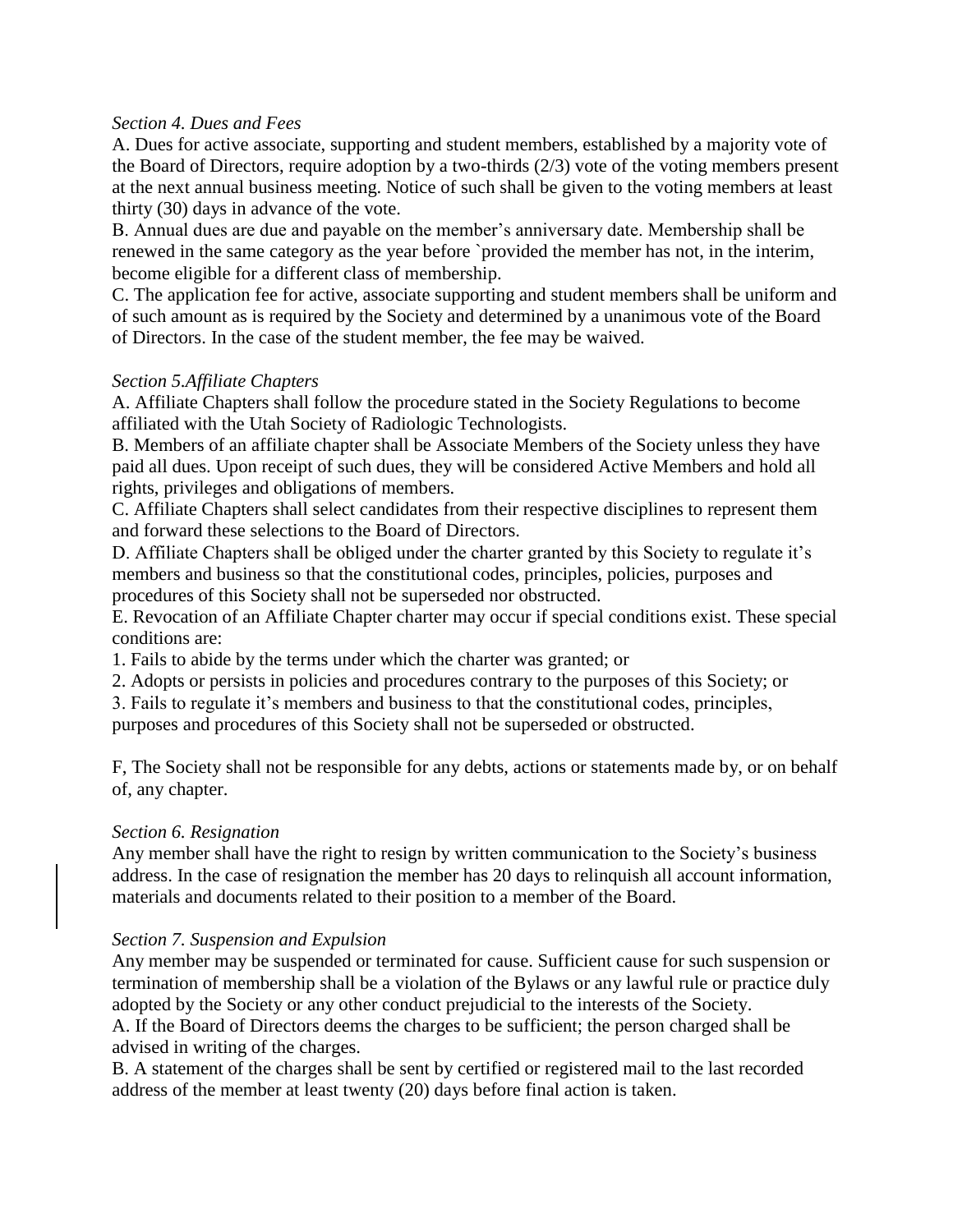C. The statement shall be accompanied by a notice of the time and place of the meeting of the Board of Directors at which the charges shall be considered.

D. The member shall have the opportunity to appear in person and be represented by counsel to present any defense to such charges before action is taken.

E. Suspension or expulsion shall be by two-thirds (2/3) vote of the entire membership of the Board of Directors.

### *Section 8. Reinstatement*

A member who has resigned or whose membership has been deleted from the Society for other reasons may be reinstated only after filing a new application and paying the fees as a new member.

# **ARTICLE V**

# **Officers**

### *Section 1. Composition*

The officers of the Utah Society of Radiologic Technologists shall be: President, President-Elect, Vice President, Secretary, Treasurer, Electronic Media Administrator, RT Representative, Mammography Representative, Legislative Advocacy Representative, Student Representative, and such additional officers as are recommended by the Board of Directors, and ratified by the membership.

### *Section 2. Qualifications*

The elected officers shall be active members of the Society and the American Society of Radiologic Technologists and certified by the ARRT, or National certifying body, in the field of radiologic technology.

*Section 3. Responsibilities*

### A. President

1. The President shall preside at all meetings of the Society and perform all duties consistent with this office.

2. The President shall be ex-officio member of all committees, except the nominating committee.

3. The President shall appoint committees unless otherwise provided for in the bylaws.

4. The President shall assume those duties stated in the Society regulations.

B. Vice President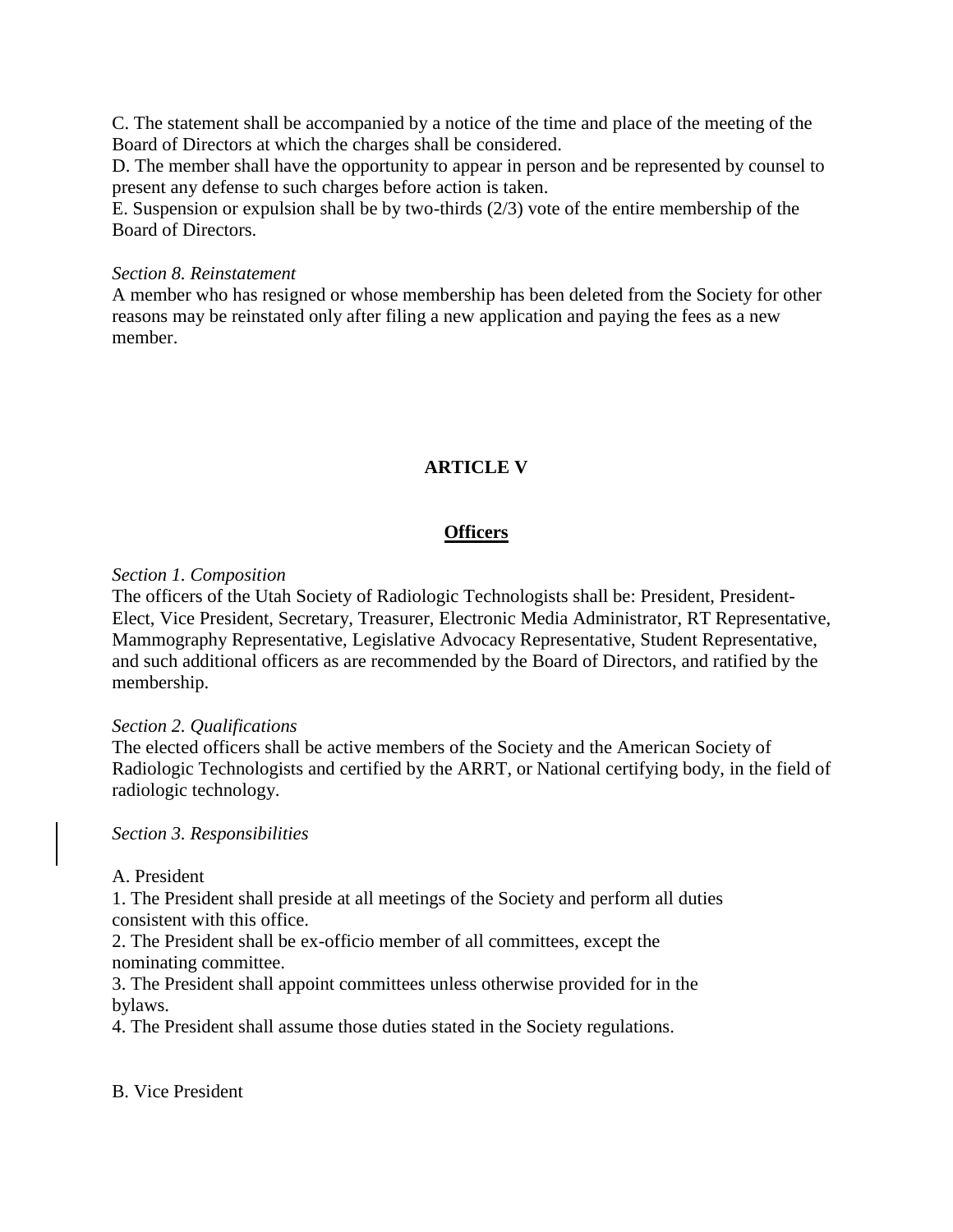1. The Vice President shall be acquainted with all of the duties of the President and shall assume those duties when necessary.

2. The Vice President shall perform those duties stated in the Society Regulations.

3. The Vice President shall be responsible for appointing an election committee for the annual meeting.

C. President-Elect

1. The President-Elect shall be familiar with the activities of the Society and shall make all preparations necessary for elevation to the office of President.

2. The President-Elect shall perform those duties stated in the Society Regulations.

D. Secretary

1. The Secretary shall maintain correct and permanent records of the membership, take minutes at the monthly meetings, and the Board of Directors meetings.

2. The Secretary conducts the Society correspondence and performs all other duties of the office of Secretary.

3. The Secretary is responsible for notifying the American Society of Radiologic Technologists of election results within 30 days following the election.

4. The Secretary shall assume those duties stated in the Society Regulations.

E. Treasurer

1. The Treasurer receives and keeps the funds of the Society, and pays accounts due upon the order of the Board of Directors.

2. The Treasurer receives all annual dues.

3. At the time of the annual meeting, the Treasurer shall make a full financial report which shall be incorporated into the minutes.

4. The Treasurer shall perform those duties stated in the Society Regulations.

5. The records of the Treasurer will be audited by a peer committee established by the Board of Directors within thirty (30) days of the close of the annual meeting. If any major discrepancy is found, the books will be sent for an external audit.

F. Electronic Media Administrator

The Electronic Media Administrator is an appointed non-voting member of the Board. The Electronic Media Administrator will maintain, manage, and update all member electronic services. Those services will include, but not be limited to, Society web site, membership information, educational courses, and continuing education. The Electronic Media Administrator does not have to be a radiologic technologist. G. RT Representative

The RT Representative shall represent the general membership of the Society, except for RTs in the Mammography chapter. The RT Representative shall act as a liaison with duties assigned by the president.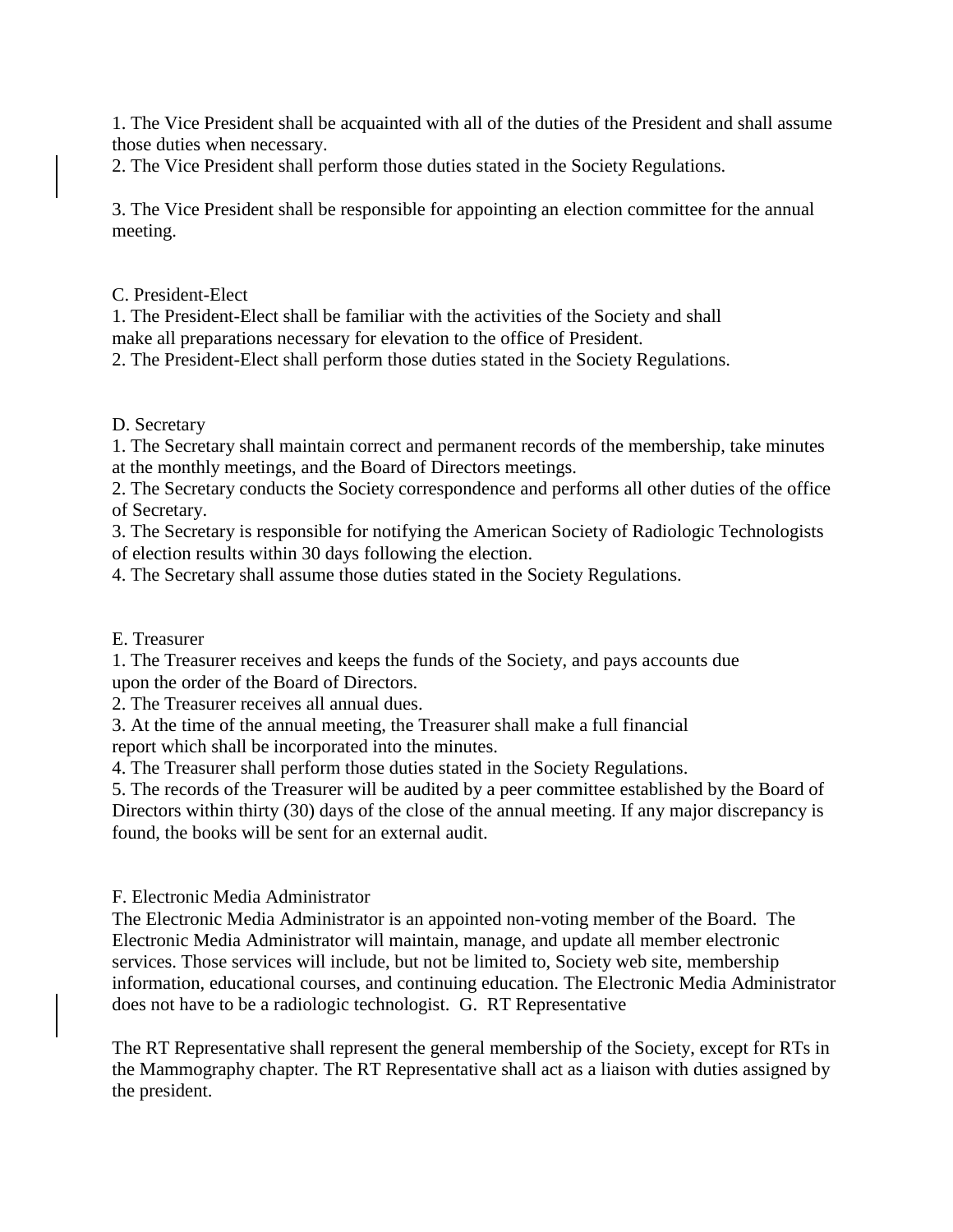# H. Mammography Representative

The Mammography Representative is the president of the Mammography chapter and shall represent the general membership of the Mammography chapter in the Society. If the Mammography chapter is dissolved this position will be eliminated from the Board.

# I. Legislative Advocacy Representative

The Legislative Advocacy Representative (LAR) shall work in conjunction with the ASRT advocacy group. The LAR shall attend all of the quarterly Radiology Board meetings of the Utah Division of Occupational and Professional Licensing (DOPL). The LAR shall act as a liaison with duties assigned by the president.

### J. Student Representative

The Student Representative shall represent the student membership of the Society in all areas of the Radiologic Sciences. The Student Representative can be a student that is in any educational program in the State of Utah from any modality (e.g. RT, Mammo, CT, MRI, Sonography, Nuc. Med, Radiation Therapy, etc.). The student representative is a non-voting member of the Board.

### *Section 4. Terms*

A. All officers shall serve their designated term, or until their successors have been appointed or elected and assume their office. They shall surrender to their successors all records and properties belonging to the Society.

B. The President-Elect shall serve for a term of one (1) year as president-elect, one (1) year as president and one (1) year as immediate past president and Board Chairman.

C. The Vice President and Secretary will serve for two (2) years and be elected in even years

D. The Treasurer and RT Representative will serve for two (2) years and be elected in odd years.

E. The Legislative Advocacy Representative will serve for two (2) years and be elected in odd years.

F. The Student Representative shall serve for two years and be elected in the odd years. If the Student Representative completes his/her schooling before the end of their appointment they shall continue to the end of their term. Student Representatives cannot be re-appointed for another 2 year term.

G. The Electronic Media Administrator will serve until replaced by the Board of Directors. H. The term shall begin at the close of each Annual Meeting.

I. An officer who meets eligibility requirements at the time of nomination shall be permitted to complete the term, even though employment status changes.

### *Section 5. Nominations*

A. Nominations for qualified officers will be accepted by the nominating prior to the annual meeting. The nominated candidates will introduce themselves before the general membership at the annual meeting.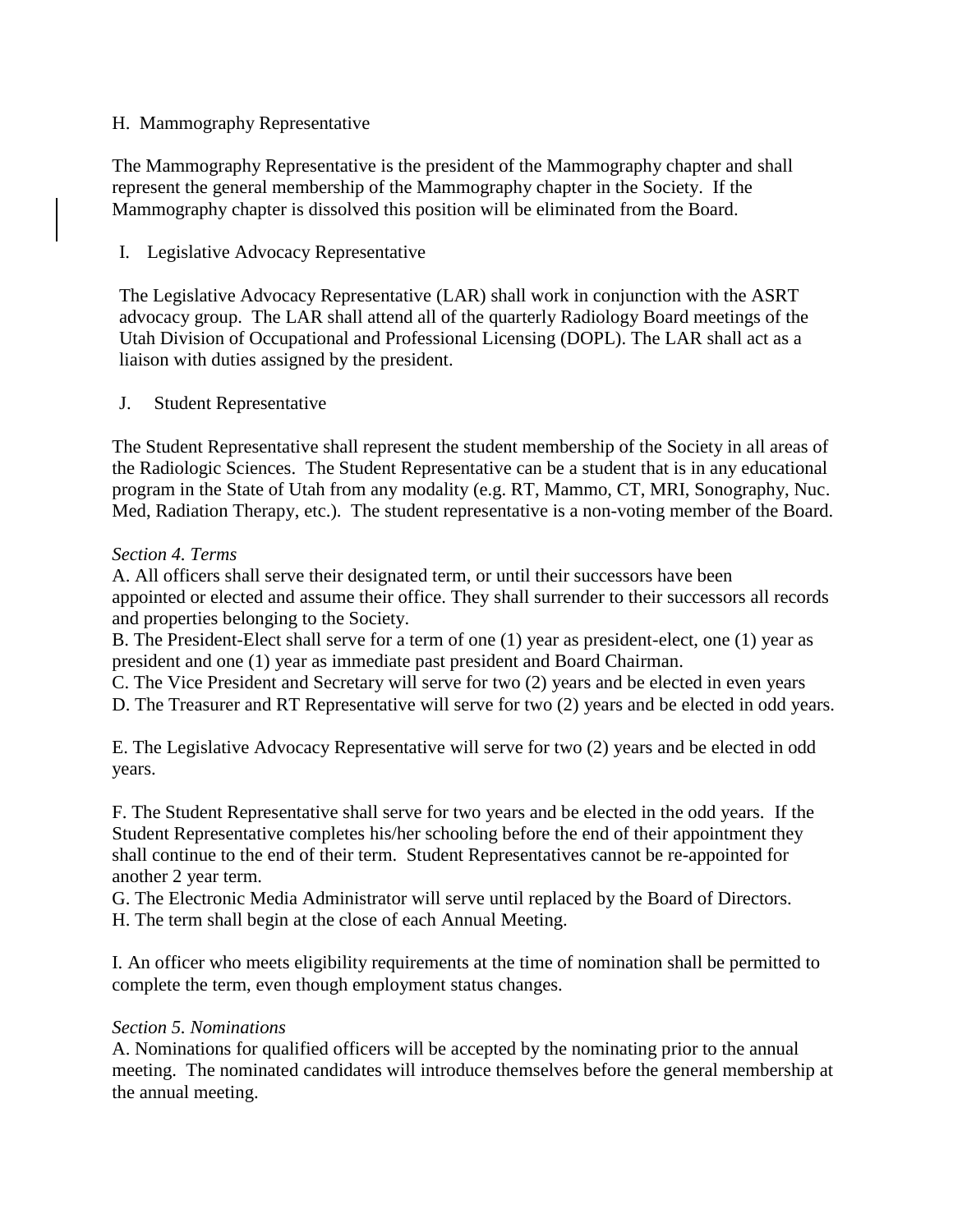B A nominating committee of three members shall be appointed by the Board. This committee shall serve during the upcoming year. The committee shall satisfy itself that all candidates are willing to serve if elected.

### *Section 6. Elections*

A. The President-Elect, Vice President, Secretary and Treasurer, or any other voting officer shall be elected by a majority vote of the voting members of the Society at the annual meeting. In the case of a tie, the Chairman will decide by a flip of the coin. Officers shall serve until their successors have been installed.

B. The established voting procedure in the Society Regulations shall be followed and the counting of the ballots shall be done by the nominating committee. The report of the nominating committee shall be submitted to the President for announcement following the vote by the membership.

C. All officers, except the President and President-Elect can be re-elected.

D. A newly elected Board member has up to 30 days following the election to provide proof of USRT and ASRT membership. If this is not met the Board member cannot occupy the seat on the Board. The runner-up will be the new Board member. If no runner-up is available the Board will call for a nomination and re-election among the general membership for the vacant position at the next assembly of its members.

### *Section 7. Censure, Reprimand and Removal*

Any officer may be censured, reprimanded or removed from the office for dereliction of duty or conduct detrimental to the Society. Such action may be initiated when the Board of Directors receives formal and specific charges against an officer.

A. If the Board of Directors deems the charges to be sufficient; the person charged shall be advised in writing of the charges.

B. A statement of the charges shall be sent by certified or registered mail to the last recorded address of the officer at least twenty (20) days before final action is taken.

C. The statement shall be accompanied by a notice of the time and place of the meeting of the Board of Directors at which the charges shall be considered.

D. The officer shall have the opportunity to appear in person and be represented by counsel to present any defense to such charges before action is taken.

E. Censure, reprimand or removal shall be by two-thirds (2/3) vote of the remaining membership of the Board of Directors.

# **ARTICLE VI**

# **Board of Directors**

*Section 1. Composition*

A. The Board of Directors shall be composed of the immediate past president, the elected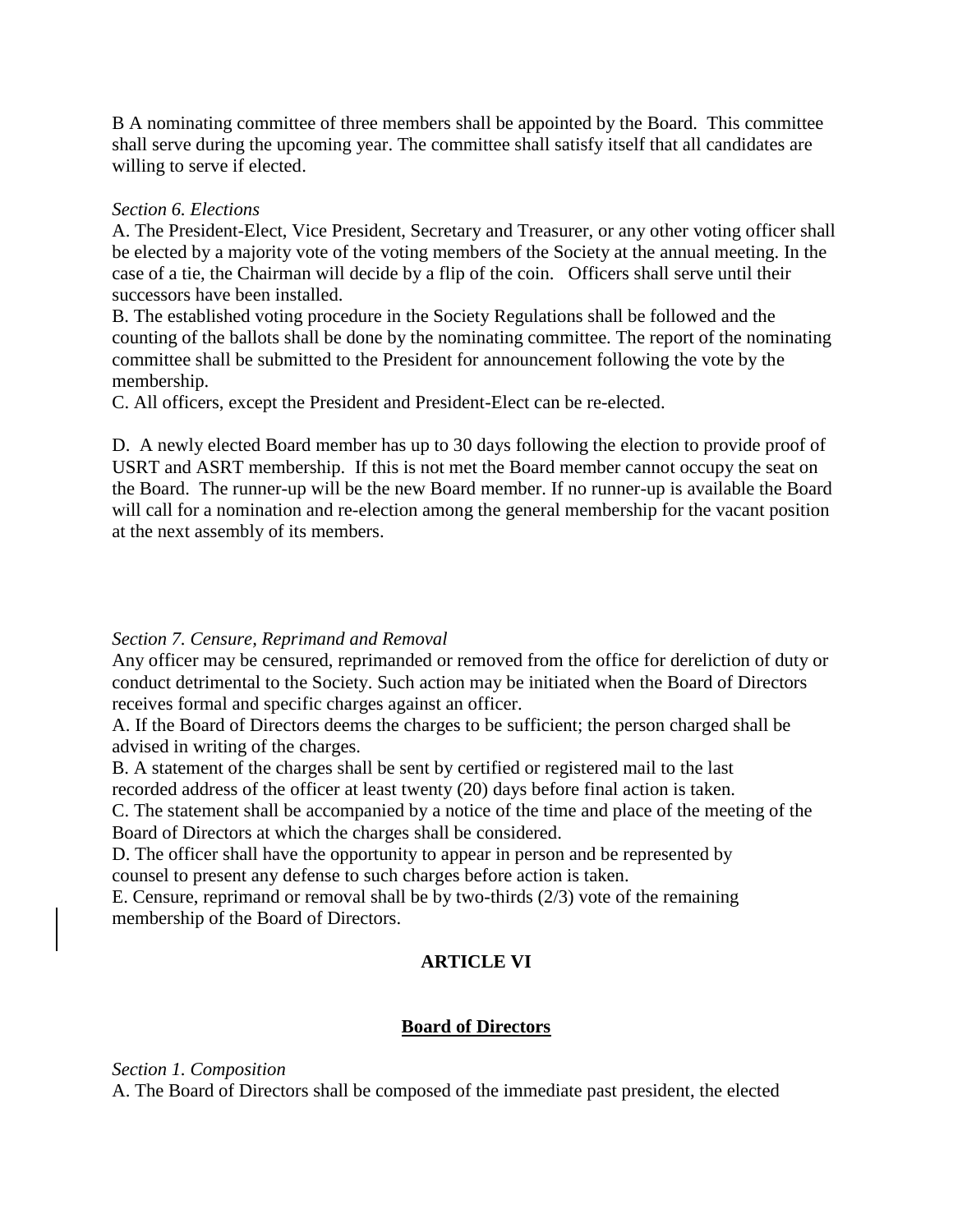officers, and one additional technologist representative (RT Representative) as elected by majority vote; one Mammography representative from an affiliate chapter, one Student Representative, and one board appointed Electronic Media Administrator.

B. The immediate past president will serve on the Board of Directors in the position of chairman.

## *Section 2. Qualifications*

A. All members of the Board of Directors shall be active members in the Society and the American Society of Radiologic Technologists and employed in the radiologic sciences unless stated otherwise elsewhere in these bylaws

B. The Electronic Media Administrator shall demonstrate competency in electronic media and web design.

### *Section 3. Duties*

A. The Board of Directors is entrusted with administrative authority to transact the business of the Society in the interim between the yearly meetings. Additional responsibilities of the Board of Directors shall be stated in the Society Regulations.

The Board of Directors shall fulfill requirements of the ASRT regarding annual renewal, including documentation of corporate existence and proof of current IRS tax-exemption status and documentation of appropriate tax returns being filed with the IRS in the prior year.

B. Directors shall perform those duties stated in the Society Regulations.

### *Section 4. Meetings*

A. The Board of Directors shall meet a minimum of six times per year, to include pre and post annual meeting.

B. The president, or a majority of the members of the Board of Directors, upon request to the chairman of the Board may call a special meeting. Members shall be notified at least fifteen (15) days in advance of such meetings, together with an agenda of the meeting to be held. C., The President shall call the meeting to order. The Chairman of the Board of Directors shall perform those duties stated in the Society Regulations.

D. The Board of Directors may permit any or all members to participate in a meeting by, or conduct the meeting through the use of, any means of communication by which all members participating may simultaneously hear each other during the meeting.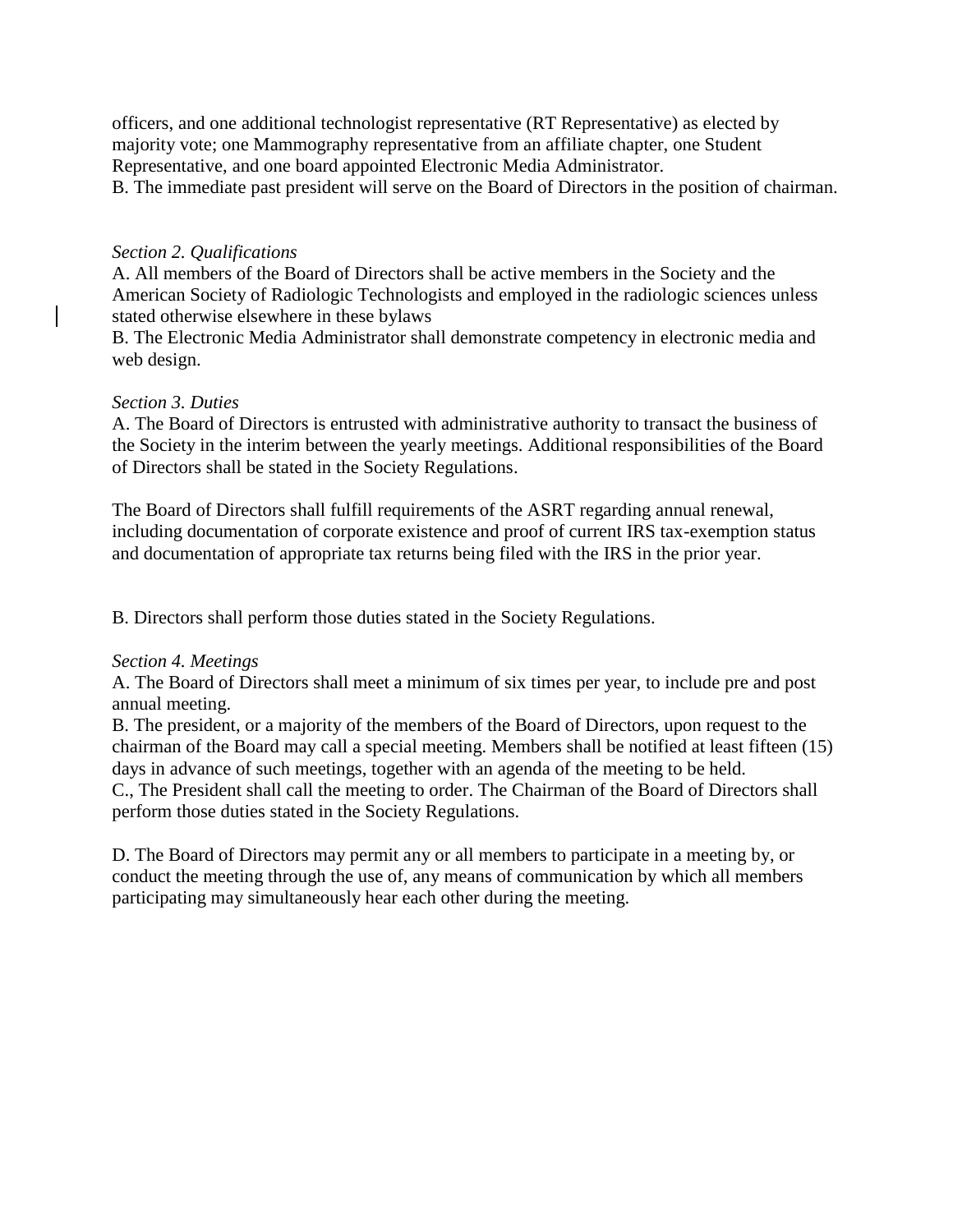# **ARTICLE VII**

# **Society Delegates to the ASRT House of Delegates**

### *Section 1. Delegates to ASRT*

A. Two Society delegates and two alternate delegates shall be appointed by the Board of Directors. One appointment will be the current president if he/she is able to attend. B. The Society shall submit to ASRT the names of the Society delegates and alternate delegates by the last business day of January or the Society's delegate positions shall remain open until after the ASRT House of Delegates meeting.

C. The Society has the power to remove delegates in accordance with the provision to censure, reprimand, and remove stated elsewhere in these bylaws.

### *Section 2. Qualifications*

A. A delegate shall be a voting member of the ASRT and the Society for two (2) years immediately preceding nomination.

B. A delegate shall have served as an officer, or on the Board of Directors or as a committee member in the Society.

C. A delegate shall practice in the medical imaging and radiation therapy profession or health care.

D. A delegate may serve concurrently on the board of any national radiologic science certification or national accreditation agency.

E. A delegate shall have the time and availability for necessary travel to represent the Society.

### *Section 3. Responsibilities*

A. A delegate shall attend the ASRT House of Delegates meeting and all meetings required of delegates.

B. Respond to communications from the ASRT and the House of Delegates

C. Disseminate information from the ASRT and House of Delegates to the Society Board of Directors and members.

### *Section 4. Absence*

An absence exists when an appointed Society delegate is unable to fulfill the duties of the position during the ASRT House of Delegates meeting. The delegate shall be considered absent for the purpose of that meeting only. It is the responsibility of the Society delegate to notify the ASRT, the Speaker of the House, and the alternate delegate of the delegate's inability to attend the conference as soon as possible. The alternate delegate shall be seated for that meeting only. Any delegate position or alternate delegate position not filled by the appointment process remains open. There shall be no on-site credentialing of delegates.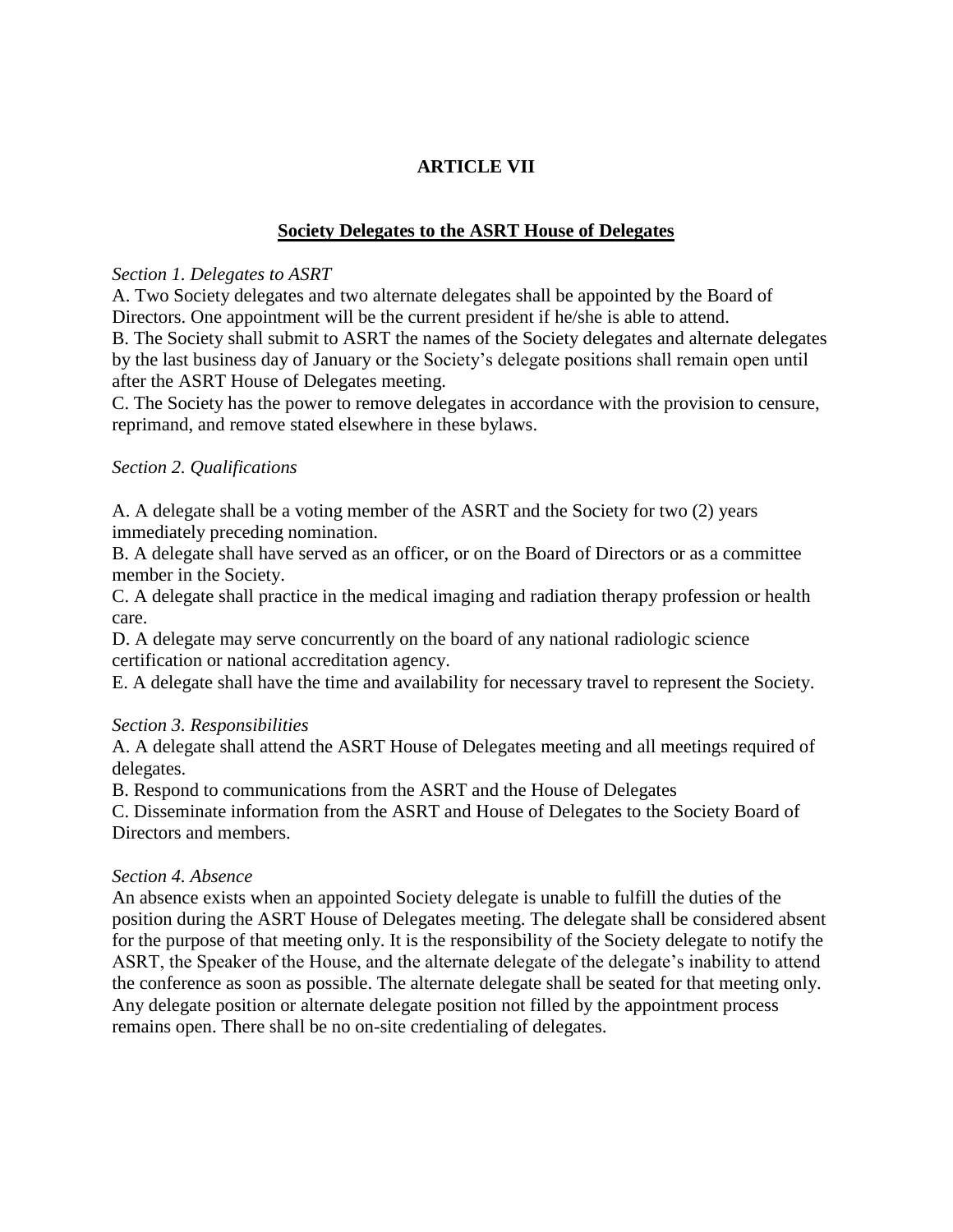*Section 5. Vacancies*

A vacancy exists when a delegate has submitted a written letter of resignation or when a delegate position has not been filled by the appointment process. A delegate vacancy caused by the written resignation of a delegate shall be filled by the appointed alternate delegate.

# *Section 6. Censure, Reprimand and Removal*

Any society's delegate may be censured, reprimanded or removed from the position for dereliction of duty or conduct detrimental to the ASRT or the Society. Such action may be initiated when the ASRT or Society Board of Directors receives formal and specific charges against the delegate.

A. If the Board of Directors deems the charges to be sufficient, the person charged shall be advised, in writing, of the charges.

B. A statement of the charges shall be sent by certified or registered mail to the last recorded address of the delegate at least twenty (20) days before final action is taken.

C. The statement shall be accompanied by a notice of the time and place of the meeting of the Board of Directors at which the charges shall be considered.

D. The delegate shall have the opportunity to appear in person and be represented by counsel to present any defense to such charges before action is taken.

E. Censure, reprimand or removal shall be by two-thirds (2/3) vote of the respective Board of Directors.

# **ARTICLE VIII**

# **Annual Meetings**

- **A. The Society shall conduct a meeting each year for the presentation of reports and the election of officers.**
- **B. Notice of the meeting shall be given at least 30 days in advance and shall be published on the Society's website.**
- **C. A quorum shall consist of at least thirty (30) percent of the voting members of the Society registered at the annual meeting.**

# **ARTICLE IX**

# **Committees**

*Section 1. Committees*

The Board of Directors shall establish committees as deemed necessary to aid the Society in carrying on its activities. The following are the current standing committees in the Society; additional committees may be formed as needed:

a. Advocacy Committee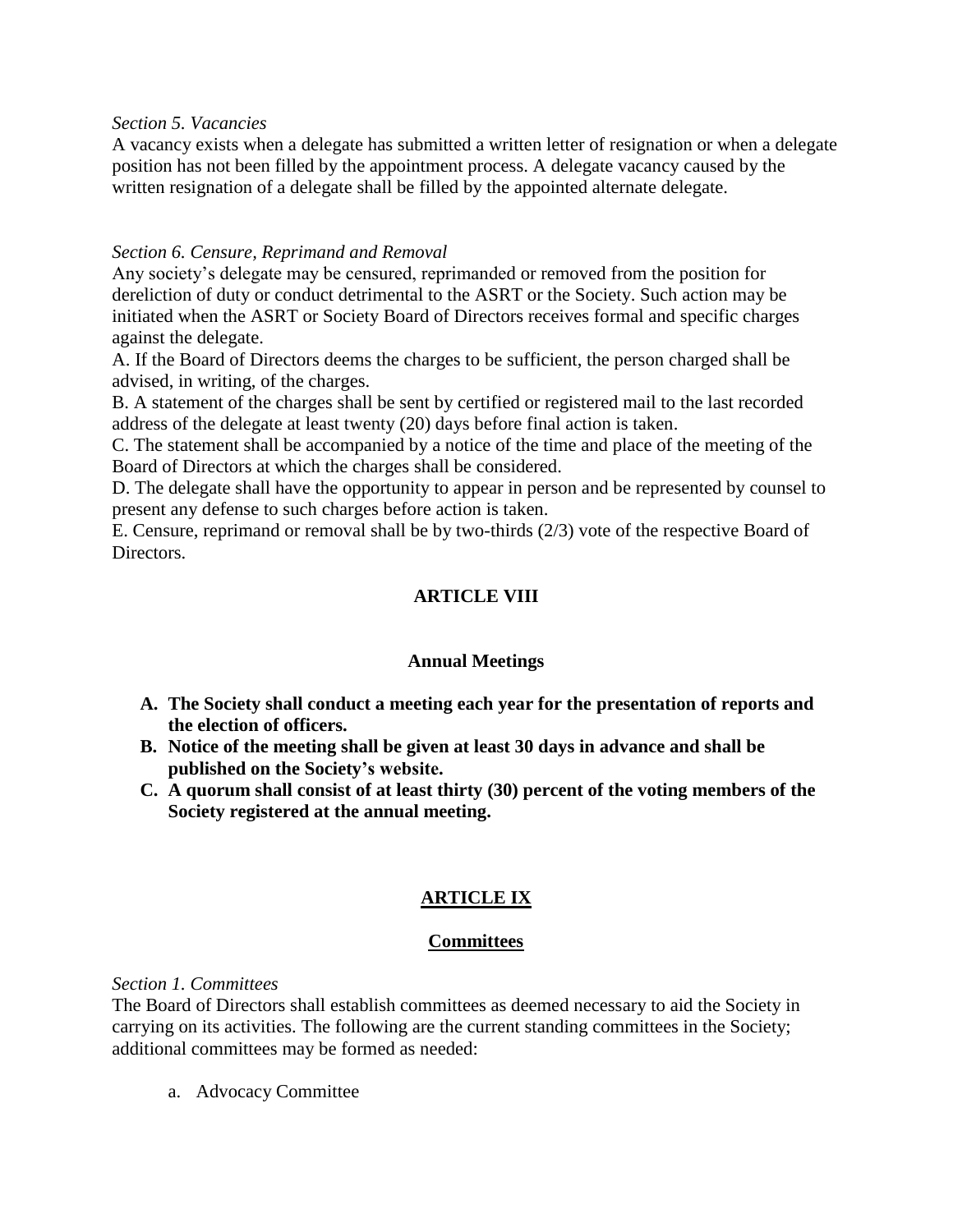- b. Conference Committee
- c. Continuing Education Committee
- d. Election/Nominating Committee
- e. Electronic Media Committee
- f. History Committee

#### *Section 2. Qualifications*

The committee members shall be active members of the Society.

*Section 3. Duties* Committees shall perform those duties outlined in the Society Regulations.

*Section 4. Committee Chairman* The President shall appoint committees, including the chairman, unless in conflict with other sections of the bylaws.

*Section 5. Vacancies* A vacancy in any committee shall be filled by appointment by the President.

# **ARTICLE X**

# **Parliamentary Authority**

The rules contained in the current edition of Roberts' Rules of Order, Newly Revised shall govern the Society in all cases which they are applicable and consistent with these bylaws and any special rules or order the Society may adopt.

# **ARTICLE XI**

### **Amendments**

A. These bylaws may be amended by a two-thirds (2/3) vote of the voting members of the Society in attendance at an annual business meeting.

B. Notice of proposed bylaw amendment shall be provided to members at least fifteen (15) days prior to the annual business meeting.